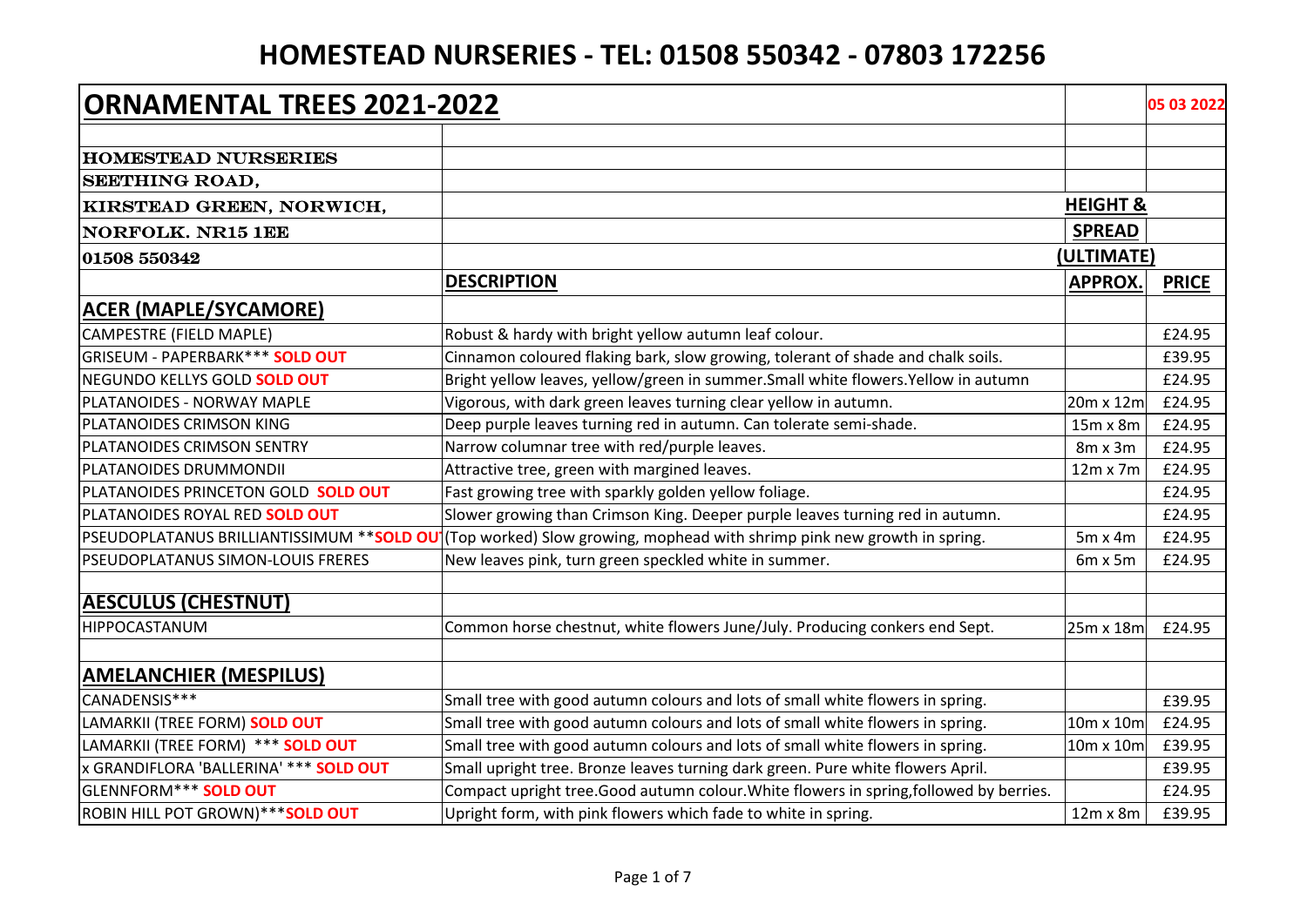| <b>BETULA (BIRCH)</b>                       |                                                                                             |                 |        |
|---------------------------------------------|---------------------------------------------------------------------------------------------|-----------------|--------|
| ALBA (ALBA PENDULA) (2)                     | Bark white with age. Leaves green in spring, yellow in autumn. Brown catkins.               |                 | £24.95 |
| DALECARLICA (SWEDISH CUT LEAF) *** SOLD OUT | Graceful tree with drooping branches & finely cut leaves.                                   |                 | £39.95 |
| JACQUEMONTII (HIMALAYAN)                    | Best white peeling bark. Green leaves turn yellow in autumn. Yellow brown catkins           |                 | £25.95 |
| JACQUEMONTII (MULTI-STEM) (35L)***          | Best white peeling bark. Green leaves turn yellow in autumn. Yellow brown catkins           |                 | £49.95 |
| <b>PUBESCENS</b>                            | Slender tree brown/white bark. Ovate shaped leaves. Yellow/brown catkins.                   |                 | £24.95 |
| UTILIS GRAYSWOOD GHOST                      | Deep rich green foliage with white bark. Catkins at the start of spring. Full sun           | 8x4m 20 yr      | £39.95 |
|                                             | or dappled shade. Any good well-drained garden soil                                         |                 |        |
| UTILIS SNOW QUEEN***                        | Elegant conical tree Catkins in spring. Attractive peeling bark. Full sun or dappled shade. | 7x2.5m 20y      | £39.95 |
| YOUNGII                                     | Dome shaped tree, deeply weeping branches, peeling white bark. Yell/brown catkin            |                 | £24.95 |
| <b>CARPINUS (HORNBEAM)</b>                  |                                                                                             |                 |        |
| <b>BETULUS (COMMON HORNBEAM)</b>            | Elegant shaped tree with serrate. Ribbed green leaves & grey fluted bark.                   |                 | £24.95 |
| BETULUS FASTIGIATA SOLD OUT                 | Narrow broadening with age Ribbed green leaves & grey fluted bark.                          | $15m \times 6m$ | £24.95 |
| <b>BETULUS PENDULA***</b>                   |                                                                                             | Up to 6m        | £24.95 |
| <b>BETULUS QUERCIFOLIA***</b>               | Slow growing. Dark green leaves that look similar to oak in shape, yellow in Autumn.        | Up to $10m$     | £24.95 |
| BETULUS ROCKHAMPTON RED*** SOLD OUT         | Green foliage in spring & summer turning to red/orange in autumn                            | $12m \times 8m$ | £24.95 |
| <b>CASTANEA (SWEET CHESTNUT)</b>            |                                                                                             |                 |        |
| SATIVA SOLD OUT                             | Fast growing tree, Rich brown edible nuts encased in a prickly shell.                       |                 | £24.95 |
| <b>CERCIS (JUDAS TREE)</b>                  |                                                                                             |                 |        |
| CANADENSIS*** SOLD OUT                      | Rounded leaves, bronze when young turning yellow in Autumn Clusters of pale rose pink       |                 | £39.95 |
|                                             | pea flowers form on bare branches & the trunk, followed by flattened pea like pods.         |                 |        |
| <b>COTONEASTER</b>                          |                                                                                             |                 |        |
|                                             |                                                                                             |                 | £24.95 |
| <b>FRIGIDUS 'CORNUBIA' SOLD OUT</b>         | Semi-evergreen, arching branches, dark green leaves. Very large red berries August          |                 | £24.95 |
| SALICIFOLIA ROTHSCHILDIANUS                 | Semi-evergreen, arching branches, dark green leaves.cream-yellow berries August.            |                 | £24.95 |
| x WATERII                                   | Semi-evergreen, arching branches, glossy dark green leaves. Orange/Red berries Aug          |                 | £24.95 |
| <b>CRATAEGUS (MAY/HAWTHORNE)</b>            |                                                                                             |                 |        |
| LAEVIGATA 'CRIMSON CLOUD'                   | Large crimson flowers with white centres, Orange-red berries June. Outstanding.             |                 | £24.95 |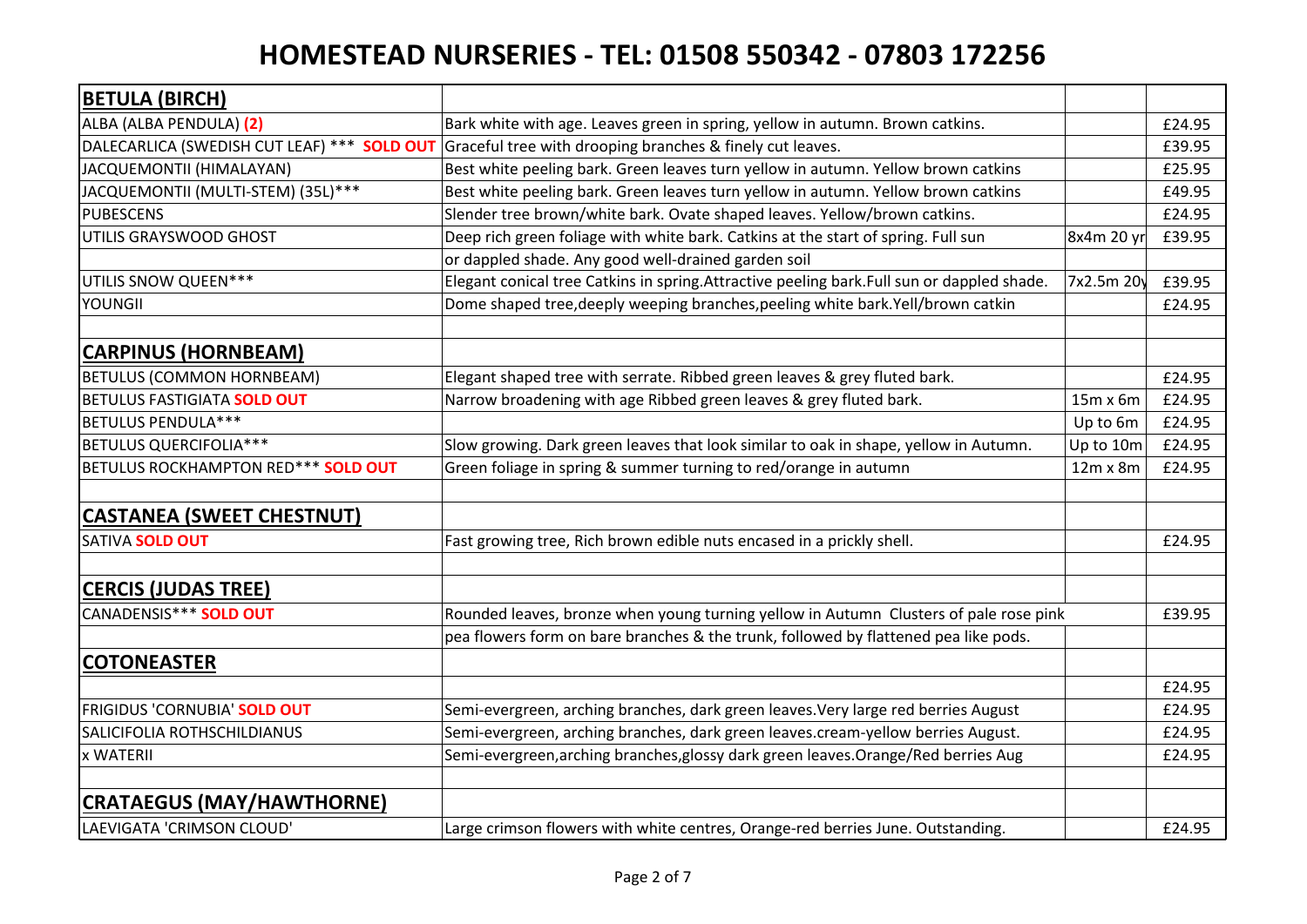| LAEVIGATA 'GIREOUDII' (VARIEGATED THORN)    | Leaves green mottled pink/white May/June. Red berries.                                                                      | £24.95 |
|---------------------------------------------|-----------------------------------------------------------------------------------------------------------------------------|--------|
| LAEVIGATA 'PAUL SCARLET'                    | Double scarlet flowers, Orange-red berries June. Deservedly popular.                                                        | £24.95 |
| LAEVIGATA 'PLENA' (ALBA PLENA)              | Double white flowers in April/May aging to pink, Orange-red berries from June.                                              | £24.95 |
| LAEVIGATA 'ROSEA FLORI PLENO' (DOUBLE PINK) | Double pink flowers from April/May, Orange-red berries June.                                                                | £24.95 |
| MONOGYNA (COMMON HAWTHORNE) SOLD OUT        | Single white flowers in April/May, Red berries from June.                                                                   | £24.95 |
| PERSIMILIS PRUNIFOLIA (1)                   | Large white single flowers. Shiny ovate leaves. Rich autumn colour. Long thorns.                                            | £24.95 |
| <b>EUCALYPTUS (GUM) (EVERGREEN)</b>         |                                                                                                                             |        |
|                                             | GUNNII (CIDER GUM) (10L POT GROWN) SOLD OUT Rounded silver blue leaves turning darker with age. Peeling brown & cream bark. | £19.95 |
|                                             | Best in full sun.                                                                                                           |        |
| <b>EUONYMUS (SPINDLE)</b>                   |                                                                                                                             |        |
| EUROPAEUS <sup>(1)</sup>                    | Scarlet capsules in autumn. Interesting corky bark. Leaves turning red in Autumn.                                           | £24.95 |
| INDIAN SUMMER*** SOLD OUT                   | Light green oval leaves turning ruby red in Autumn. Small pale green flowers followed                                       | £24.95 |
|                                             | by four-lobed, dusky pink fruit that split to reveal orange seeds.                                                          |        |
| <b>FAGUS (BEECH)</b>                        |                                                                                                                             |        |
| PURPUREA (PURPLE/COPPER) (POT GROWN) ***    | Various shades of purple in Spring, turning a rich coppery colour in Autumn.                                                | £39.95 |
| SYLVATICA (GREEN) (POT GROWN) ***           | Common green beech.                                                                                                         | £39.95 |
| <b>GINKO (MAIDENHAIR TREE)</b>              |                                                                                                                             |        |
| <b>PRINCETON SENTRY***</b>                  | A dense fat columnar tree with a narrow crow. Vivid Autumn colour.                                                          | £39.95 |
| <b>GLEDITSIA (HONEY LOCUST)</b>             |                                                                                                                             |        |
| TRICANTHOS 'SUNBURST' SOLD OUT              | Dainty fern-foliage, golden yellow becoming green, returning to yellow in autumn                                            | £24.95 |
|                                             |                                                                                                                             |        |
| <b>HOHERIA</b>                              |                                                                                                                             |        |
| SEXSTYLOSA 'STARDUST' SOLD OUT              | Gloss evergreen foliage, with slightly scented white flowers mid to late summer.                                            |        |
| <b>LABURNUM (POISONOUS IF EATEN)</b>        |                                                                                                                             |        |
| VOSSII (POT GROWN)***                       | Upright tree, pendant chains of scented, golden yellow flowers in early June.                                               | £39.95 |
|                                             |                                                                                                                             |        |
| <b>LIQUIDAMBAR (SWEET GUM)</b>              |                                                                                                                             |        |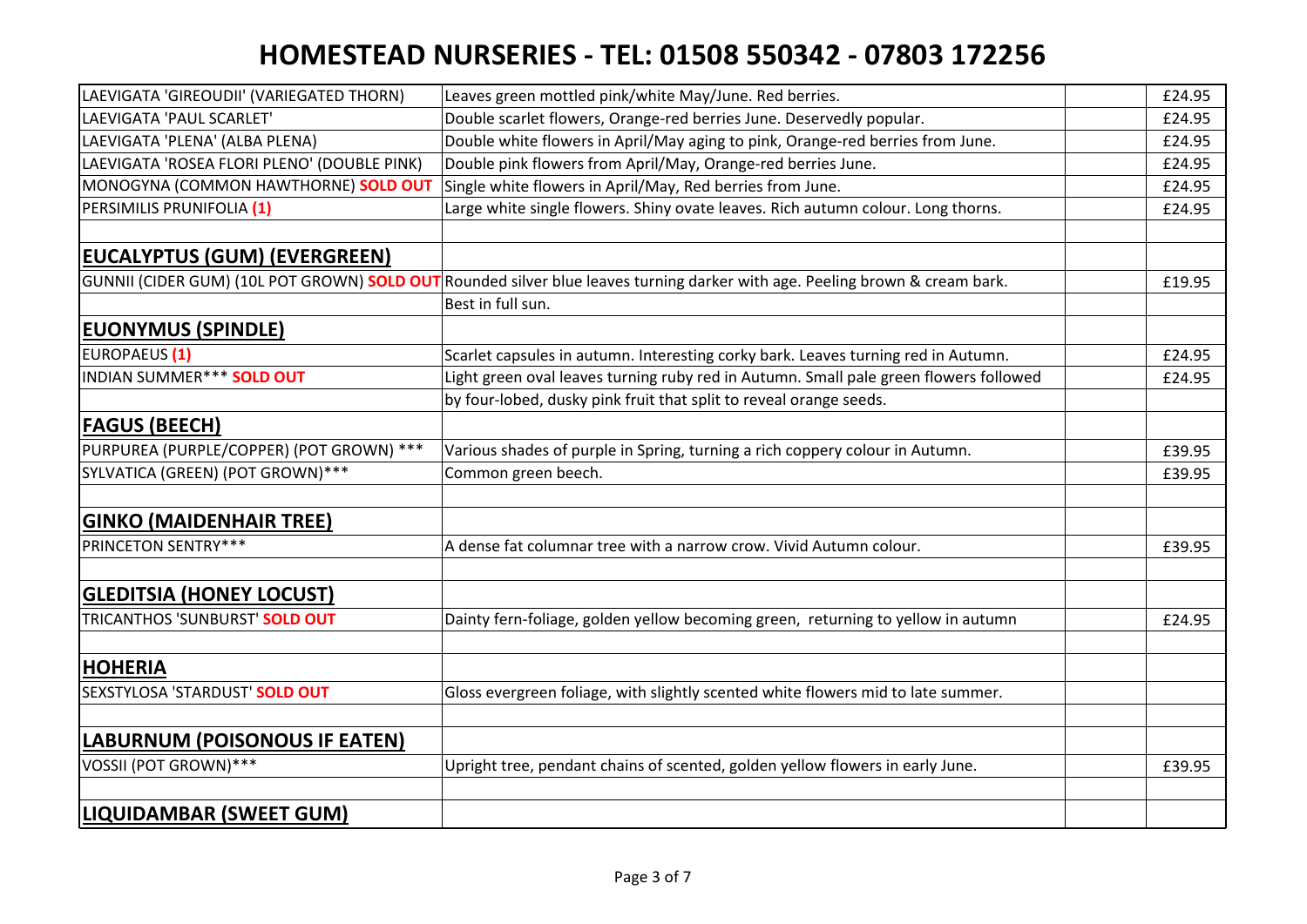| STYRACIFLUA***                                                                           | Glossy, maple-like leaves that turn brilliant crimson, purple & orange in autumn.       |              | £24.95 |
|------------------------------------------------------------------------------------------|-----------------------------------------------------------------------------------------|--------------|--------|
| STYRACIFLUA GUMBALL SOLD OUT                                                             | A smaller variety. Produces an autumn display of deep claret foliage.                   | $1.5 - 2.5m$ | £29.95 |
| STYRACIFLUA 'LANE ROBERTS' (POT GROWN) ***                                               | One of the best forms with more reliable, intense autumn colours.                       |              | £39.95 |
| STYRACIFLUA SLENDER SILHOUETTE SOLD OUT                                                  | Very narrow columnar form of liquidamber.                                               |              | £39.95 |
| STYRACIFLUA 'WORPLESDON' (POT GROWN) ***                                                 | Long narrow bright green leaves turn orange & yellow in autumn.                         |              | £39.95 |
|                                                                                          |                                                                                         |              |        |
| LIRIODENDRON (TULIP TREE)                                                                |                                                                                         |              |        |
| TULIPIFERA***                                                                            | Conical, broadening with age. Yellow/green & orange banded flowers in July.             |              | £24.95 |
| TULIPIFERA AUREOMARGINATUM(POT GROWN)(2) As above, but leaves have bright yellow border. |                                                                                         |              | £39.95 |
|                                                                                          |                                                                                         |              |        |
| <b>MALUS (CRAB APPLE)</b>                                                                |                                                                                         |              |        |
| <b>BACCATA GRACILIS</b>                                                                  | Small weeping, with ovate green foliage. White flowers April/May, red fruits follow     |              | £24.95 |
| <b>CHEALS WEEPING</b>                                                                    | Small semi-weeping with small pink flowers April/May, followed by red fruits.           |              | £24.95 |
| DR. MOERLAND                                                                             | Bronze green leaf, purple-red when young. Wine red flowers April/May, dark red fruit    |              | £24.95 |
| <b>EVEREST SOLD OUT</b>                                                                  | Small tree with small white flowers, noted for persistent orange/red fruit.             |              | £24.95 |
| FLORIBUNDA SOLD OUT                                                                      | Crimson buds open to blush pink April/May followed by small red/yellow fruit.           |              | £24.95 |
| <b>GOLDEN HORNET</b>                                                                     | Upright producing masses of yelllow fruit in autumn. Ideal for crab apple jelly.        |              | £24.95 |
| JOHN DOWNIE (2)                                                                          | Vigorous small tree, white flowers, large red/orange fruit. Ideal for crab apple jelly  |              | £24.95 |
| PROFUSION SOLD OUT                                                                       | Purplish lobed leaves are followed by crimson flowers and tiny dark red fruit.          |              | £24.95 |
| RED JADE (1)                                                                             | Steeply weeping tree, shiny green leaves, white flowers, plentiful small red fruits.    |              | £24.95 |
| RED SENTINEL SOLD OUT                                                                    | White scented flowers, large bunches of deep red fruits remain until Christmas.         |              | £24.95 |
| ROYAL BEAUTY (2)                                                                         | Weeping with coppery red leaves. Deep pink flowers, deep purple small fruits.           |              | £24.95 |
| ROYALTY SOLD OUT                                                                         | Small rounded tree, rich dark purple leaves, small purple flowers, small dark red fruit |              | £24.95 |
| SYLVESTRIS <b>SOLD OUT</b>                                                               | Clusters of white-pink blossom. Yellow & green fruit suitable for jam, jelly & cider.   |              | £24.95 |
| <b>TSCHONOSKII</b>                                                                       | Conical tree, glorious autumn leaves. Pinkish white flowers, red/yellow-green fruit.    |              | £24.95 |
| <b>WINTER GOLD</b>                                                                       | Upright, producing masses of small yellow fruits in autumn.                             |              | £24.95 |
|                                                                                          |                                                                                         |              |        |
| <b>PINUS (PINE)</b>                                                                      |                                                                                         |              |        |
| PINUS SYLVESTRIS (SCOTTS PINE)*** (3 to 4ft) S/0                                         | Tall conical conifer with blue-green twisted needle-like leaves. Produces cones.        |              | £24.95 |
| PINUS SYLVESTRIS (SCOTTS PINE)*** (4 to 5ft) S/0                                         | Tall conical conifer with blue-green twisted needle-like leaves. Produces cones.        |              | £29.95 |
|                                                                                          |                                                                                         |              |        |
| <b>PLATANUS (LONDON PLANE)</b>                                                           |                                                                                         |              |        |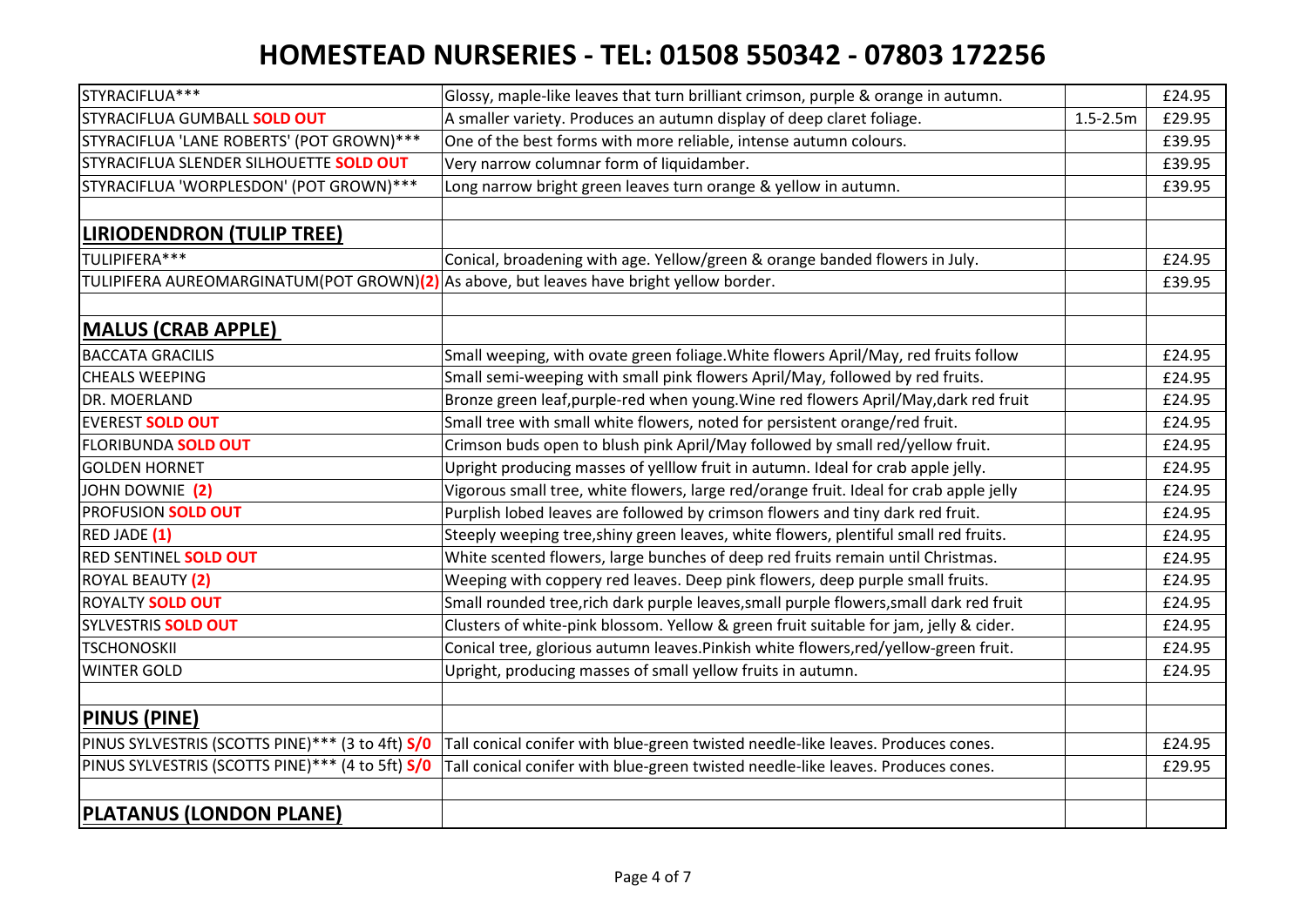| PLATANUS HISPANICA (LONDON PLANE)***(1)      |                                                                                                                               |                | £39.95 |
|----------------------------------------------|-------------------------------------------------------------------------------------------------------------------------------|----------------|--------|
|                                              |                                                                                                                               |                |        |
| <b>POPULUS (POPLAR)</b>                      |                                                                                                                               |                |        |
|                                              | NOT NORMALLY HELD IN STOCK BUT CAN BE OBTAINED IN A NUMBER OF VARIETIES AS BARE ROOTED BETWEEN NOVEMBER AND MARCH.            |                |        |
|                                              |                                                                                                                               |                |        |
| <b>PRUNUS (FLOWERING CHERRY)</b>             |                                                                                                                               |                |        |
| ACCOLADE'                                    | Bright pink flowers in early spring. Tall spreading habit.                                                                    |                | £24.95 |
| AMANAGAWA (FLAGPOLE CHERRY)                  | Very upright, scented pale pink flowers mid season. Good autumn colour.                                                       |                | £24.95 |
| BENI YUTAKA' (1)                             | Semi-double flowers, pink with dark central eye. Early April, rich red autumn colour.                                         |                | £24.95 |
| CERASIFERA 'NIGRA' (PISSARDII NIGRA)SOLD OUT | Deep purple foliage and branches set off deep flowers in early spring.                                                        |                | £24.95 |
| DULCIS (ALMOND)                              | Fragrant single pink flowers. Green leaves turn yell/bronze in aut. Small edible nuts.                                        |                | £24.95 |
| FRAGRANT CLOUD' (SHIKZUKA) (SOLD OUT)        | Richly fragrant, semi-double white flwrs April/May.Green leaves turn yellow in aut.                                           |                | £24.95 |
| ICHIYO'                                      | Double shell-pink flowers in spring with frilled appearance on long flower stalks.                                            |                | £24.95 |
| <b>KANZAN'</b>                               | Reliable, abundant deep pink flowers on vigorous upright but spreading tree.                                                  |                | £24.95 |
| KIKU-SHIDARE-SAKURA' (CHEALS WEEPING)S/OUT   | Weeping tree, clusters of double pink flowers. Leaves bronze then green.                                                      |                | £24.95 |
| <b>KURSAR'</b>                               | Beautiful small tree, masses of deep pink single flowers March.Red/gold in autumn.                                            |                | £24.95 |
|                                              | LONGPIPES (OKUMIYAKO or BLUSHING BRIDE)S/OU Wide spreading tree, young bronze leaves. Double frilled white flowers April/May  |                | £24.95 |
| OKAME'                                       | Small tree, carmine pink flowers March. Good autumn colour.                                                                   |                | £24.95 |
| PADUS (BIRD CHERRY) SOLD OUT                 | Racemes of fragrant pendant white flowers. Green leaves turn yellow in autumn.                                                |                | £24.95 |
| PANDORA'                                     | Upright small tree, masses of pale pink flowers March/April. Excellent autumn colour.                                         |                | £24.95 |
| PINK PERFECTION'                             | Double pink flowers, long lasting from early May. Young bronze leaves turn orange/red                                         |                | £24.95 |
| <b>ROYAL BURGUNDY'</b>                       | Small vase shaped tree, rich red leaves with deep pink flowers in spring.                                                     |                | £24.95 |
| SARGENTII' (SARGENTS CHERRY)                 | One of the earliest large single pink flowers in March. Brilliant red leaves in autumn                                        |                | £24.95 |
| SHIROFUGEN'                                  | Large double white fragrant flowers, coppery leaves. Late spring flowering.                                                   |                | £24.95 |
| SHIROTAE'                                    | Large flat topped tree, large semi-double white flowers drooping under green leaves                                           |                | £24.95 |
| SNOWGOOSE' (1)                               | Narrow upright tree with small white flowers and beautiful yellow autumn colour.                                              |                | £24.95 |
| <b>SNOWSHOWERS SOLD OUT</b>                  | Dense single white flowers cover steeply pendant branches.                                                                    |                | £24.95 |
| SPIRE (HILLERII)                             | Small tree with upright habit, pale pink flowers in spring & good autumn colour.                                              |                | £24.95 |
| SPRINGLOW'                                   | Upright habit with pink flowers and good autumn colour.                                                                       |                | £24.95 |
| TAI HAKU' (1)                                | Large single white flowers in mid April against copper coloured young foliage.                                                |                | £24.95 |
|                                              | TIBETICA(SERRULA TIBETICA)(BIRCH BARK CHERRY) Small clusters of white flowers .Beautiful rich mahogany coloured peeling bark. |                | £24.95 |
| TRAILBLAZER'                                 | Dark purple/red leaves. Pale pink flowers March/April. Dark red fruits.                                                       |                | £24.95 |
| TRILOBA (BUSH) SOLD OUT                      | Pink flowers March/April.                                                                                                     | $3m \times 3m$ | £24.95 |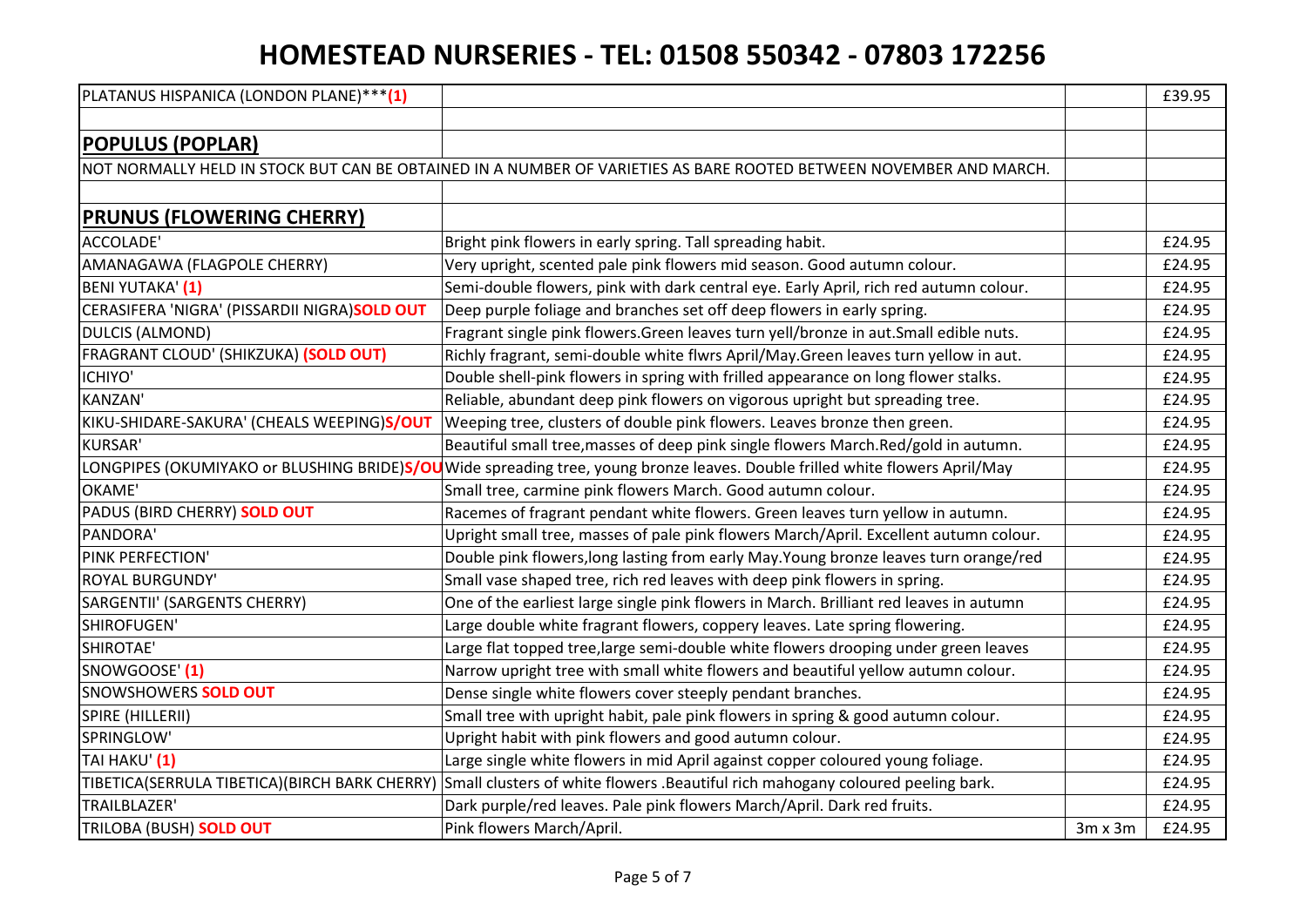| UKON'                                        | Very unusual, semi-double sulphur-yellow flowers, mid-late spring. Bronzed foliage    |                  | £24.95 |
|----------------------------------------------|---------------------------------------------------------------------------------------|------------------|--------|
| x BLIREANA                                   | Coppery-purple leaves. Rose pink flowers in March/April.                              |                  | £24.95 |
| x CISTENA (BUSH)                             | Single light pink flower April/June. Crimson leaves.                                  | $1.8 \times 1.5$ | £24.95 |
| x SUBHIRTELLA 'AUTUMNALIS'                   | Dainty white flowers during mild periods of the winter. Good autumn colour.           |                  | £24.95 |
| x SUBHIRTELLA 'AUTUMNALIS ROSEA'             | Pale pink form of above, but flowers mostly in spring. Good autumn colour.            |                  | £24.95 |
| x SUBHIRTELLA 'PENDULA RUBRA'                | Attractive weeping tree, early magenta-pink flowers on arching branches.              |                  | £24.95 |
| x YEDOENSIS (YOSHINO)                        | Graceful wide spreading tree, single almond scented blush white flowers late March    |                  | £24.95 |
|                                              |                                                                                       |                  |        |
| <b>PYRUS (ORNAMENTAL PEAR)</b>               |                                                                                       |                  |        |
| CHANTICLEER (POT GROWN) ***                  | Narrow/pyramidal habit, white flowers. Clean shiny leaves turn claret in autumn.      |                  | £39.95 |
| SALICIFOLIA (PENDULA) SOLD OUT               | Weeping pear. Small tree, small creamy white flowers Apr. Narrow silver grey leaves   |                  | £24.95 |
| SALICIFOLIA (PENDULA) (POT GROWN) ***        | Weeping pear.Small tree,small creamy white flowers Apr.Narrow silver grey leaves      |                  | £39.95 |
|                                              |                                                                                       |                  |        |
| <b>QUERCUS (OAK)</b>                         |                                                                                       |                  |        |
| ILEX HOLME/EVERGREEN OAK(POT GROWN) ***      | Dark grey bark, narrow dark green leaves, silver grey and hairy underneath.           |                  | £39.95 |
| ROBUR (ENGLISH OAK) (20L POT GROWN) ***      | Broad tree, dark green leaves paler underneath. Orange/rusty in autumn. Acorns.       | 7x5m 20 yrs      | £39.95 |
|                                              |                                                                                       |                  |        |
| <b>ROBINIA (FALSE ACACIA)</b>                |                                                                                       |                  |        |
| PSEUDOACACIA FRISIA (POT GROWN) ***          | White fragrant flowers in May/June. Known for its rich golden pinnate leaves          | 6x4m 20 yrs      | £39.95 |
|                                              | turning gold in autumn. Best in sunny sheltered spot. Any well-drained garden soil.   |                  |        |
| <b>SALIX (WILLOW)</b>                        |                                                                                       |                  |        |
| CAPREA PENDULA (120CM STEM)***               | Weeping tree, masses of grey/yellow catkins on bear branches. Grey/green leaves       |                  | £24.95 |
| CHRYSOCOMA (VITELLINA PENDULA)               | Large tree, slender pendant yell-green stems & bright green leaves. Catkins Mar/May   |                  | £24.95 |
| INTEGRA 'HAKURO NISHIKI' ***                 | Explosion of colourful variegated pink/green/white leaves, form a mophead.            |                  | £24.95 |
|                                              |                                                                                       |                  |        |
| <b>SORBUS (MOUNTAIN ASH/ROWAN/WHITEBEAM)</b> |                                                                                       |                  |        |
| <b>ARIA 'LUTESCENS'</b>                      | Upright tree, with white flowers and red berries New leaves emerge silver.            |                  | £24.95 |
| <b>AUCUPARIA SOLD OUT</b>                    | Lanced shaped leaves, dark green above, blue green beneath, red in aut. Red berries.  |                  | £24.95 |
| AUCUPARIA 'APRICOT QUEEN'                    | Cream spring flowers followed by apricot berries. Green leaves turn gold/orange aut   |                  | £24.95 |
| AUCUPARIA 'ASPLENIFOLIA'                     | Elegant tree, fern-leaves. Upright habit. White flowers followed by red berries.      |                  | £24.95 |
| AUCUPARIA 'SHEERWATER SEEDLING'              | Upright, dark green leaves. Large bunches of bright red berries. Tolerates some shade |                  | £24.95 |
| AUTUMN SPIRE' SOLD OUT                       | Columnar tree. Clusters of white flowers. Yellow-orange berries in autumn.            | $4m \times 1 m$  | £24.95 |